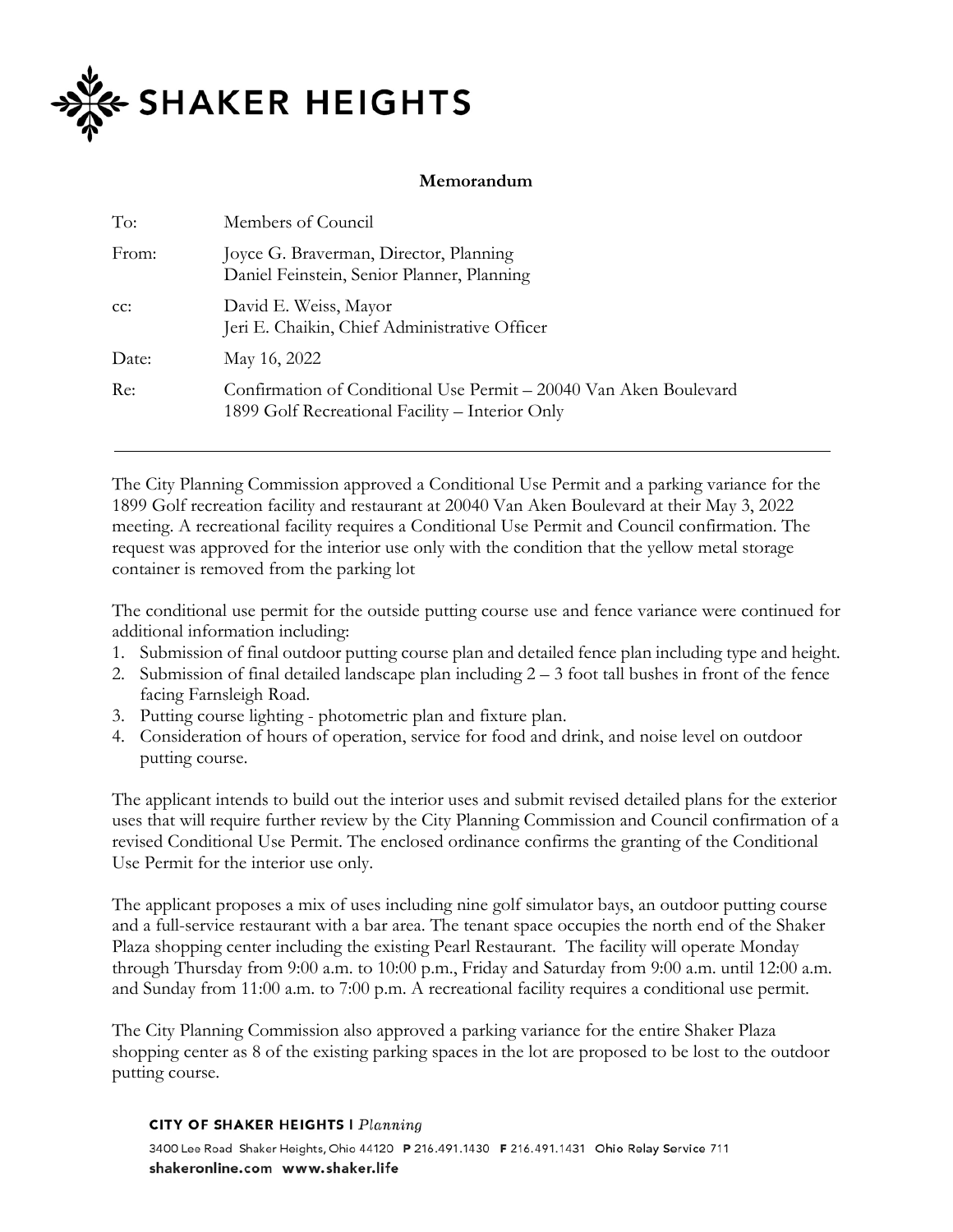Council confirmation is required for the Conditional Use Permit for the recreational facility. It is requested that this ordinance be passed on first reading in order for construction of this new tenant space to proceed on schedule to open in the fall.

Should you have any questions please contact me, or refer to the Action Sheet and meeting packet for the May 3, 2022 City Planning Commission. This is a link to the materials presented at the City Planning Commission meeting on May 3, 2022. [https://www.shakeronline.com/AgendaCenter/ViewFile/Agenda/\\_05032022-843?html=true](https://www.shakeronline.com/AgendaCenter/ViewFile/Agenda/_05032022-843?html=true)